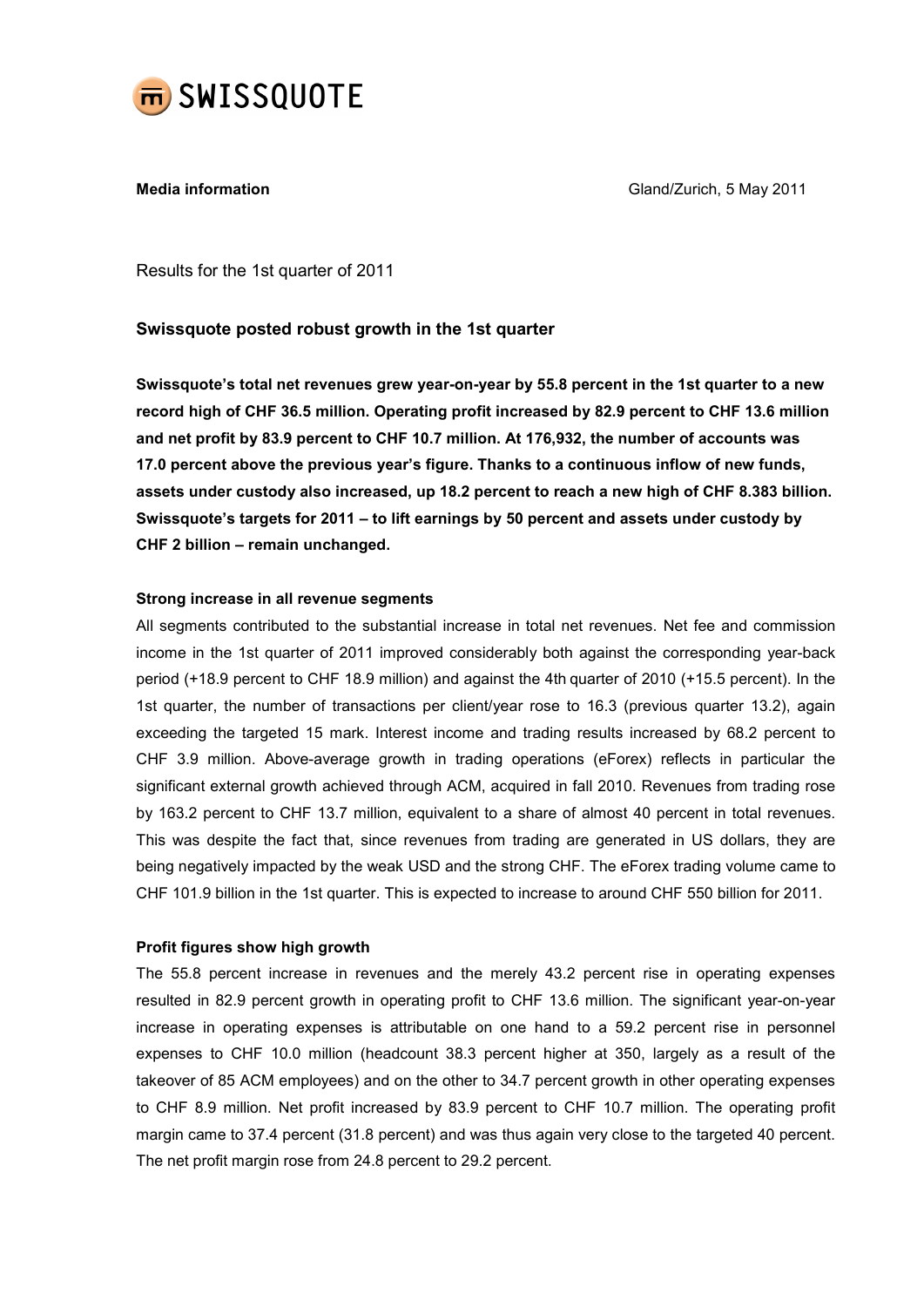

The balance sheet total increased by 16.8 percent to CHF 2.398 billion and total equity by 16.1 percent to CHF 211.1 million. The core capital ratio (tier 1) stood at 20.68 percent.

Renewed double-digit growth in number of accounts and volume of assets under custody

Compared with the corresponding year-back period, the total number of accounts rose by 17.0 percent to 176,932. The breakdown is 151,555 trading accounts (+9.3 percent), 15,455 saving accounts (+45.7 percent), 9,438 eForex accounts (+375.9 percent), and 484 ePrivate Banking accounts.

Assets under custody increased by 18.2 percent to a new record high of CHF 8.383 billion, of which CHF 7.766 billion were held in trading accounts, CHF 448.4 million in saving accounts, CHF 146.5 million in eForex accounts, and CHF 22.5 million in ePrivate Banking accounts. At CHF 293.3 million (CHF 353.9 million), the inflow of new funds was slightly below expectations in the 1st quarter.

The complete financial report for the 1st quarter of 2011 is available on: http://www.swissquote.ch – THE COMPANY/Investor Relations/Reporting

#### Swissquote - Banking.Self-made.

As a leading provider of online financial services, Swissquote offers innovative solutions and analysis tools to meet the wide range of demands and needs of its clients. As well as various online trading services, the user-friendly platform also provides solutions for eForex, ePrivate Banking and flexible saving accounts. In addition to a low-cost service for private clients, Swissquote also offers specialized services for independent asset managers and corporate clients. Swissquote is quoted on the SIX Swiss Exchange (SQN) and holds a banking license. The company is subject to supervision by the Swiss Federal Financial Market Supervisory Authority (FINMA) and is a member of the Swiss Bankers Association.

# For further information

Marc Bürki, CEO Swissquote Bank AG, Chemin de la Crétaux 33, CH-1196 Gland

Tel. +41 22 999 98 50, fax +41 22 999 94 54, mobile +41 79 413 41 45

marc.burki@swissquote.ch

Nadia Keller, Assistant to CEO

Tel. +41 44 825 88 01, nadja.keller@swissquote.ch

# Agenda 2011

- 29.07.2011 Figures for the 1st half of 2011 (presentation at the SIX Swiss Exchange in Zurich)
- 04.11.2011 Figures for the first 9 months of 2011 (conference call)